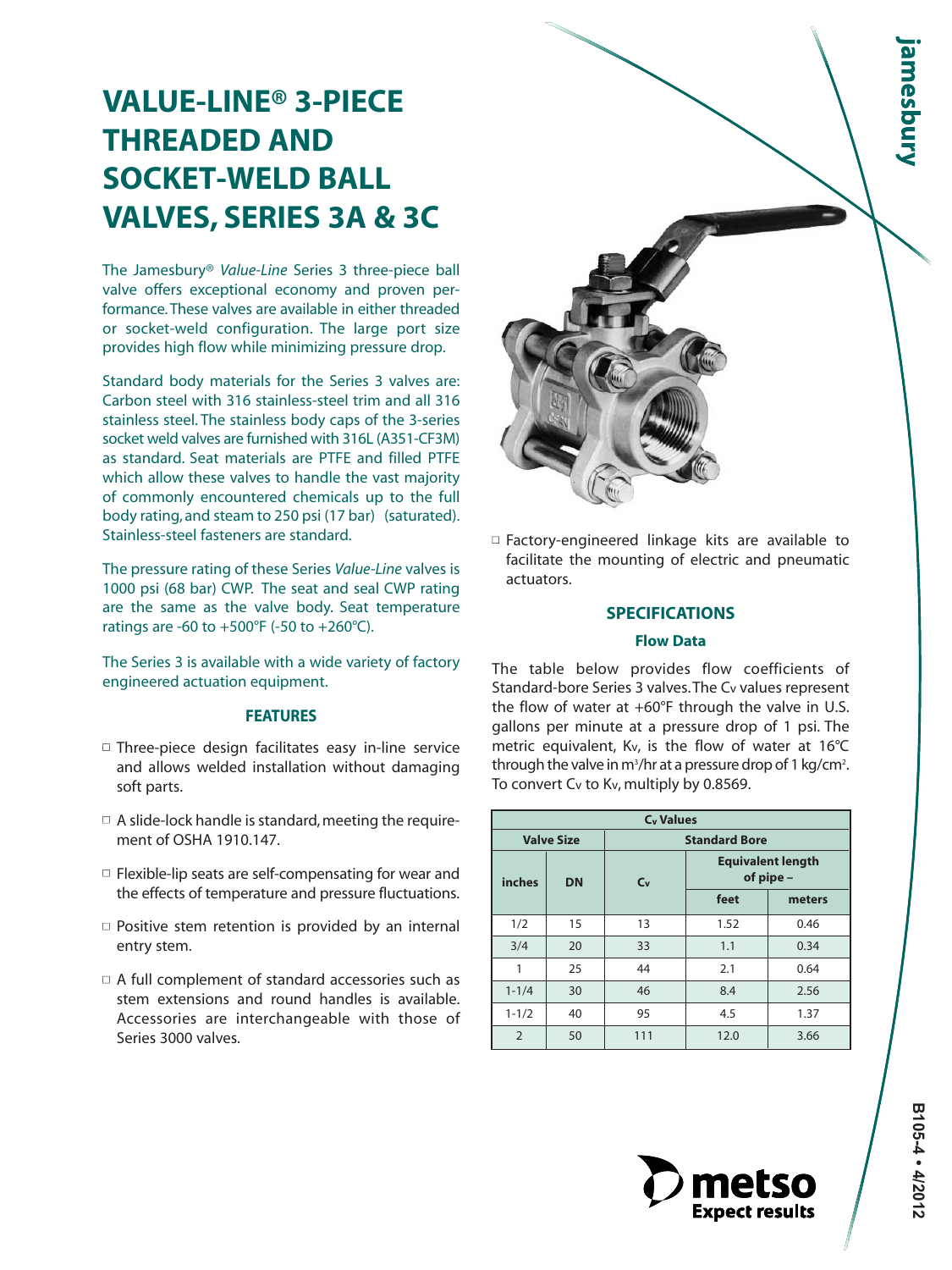# **Valve Seat Ratings**

These ratings are based on differential pressure with valve ball in the fully closed position and refer to seats only. Refer to valve body ratings below to be sure that all components are satisfactory for the application.

Valves in carbon steel are suitable for service to -20°F (-29°C), valves in 316 stainless steel to -60°F (-51°C).

#### **Valve Body Ratings**

These are the maximum working pressure ratings of the valve body only. The seat ratings determine the practical pressure limitation in actual service. Working pressure rating is at -20°F to +100°F (-29°C to +38°C).

|               | <b>Valve</b><br><b>Size</b> | <b>Working Pressure for</b><br><b>Body Material: Carbon Steel and</b><br>316 Stainless Steel with 300 Series<br><b>Stainless Steel Bolting</b> |     |
|---------------|-----------------------------|------------------------------------------------------------------------------------------------------------------------------------------------|-----|
| <b>Inches</b> | <b>DN</b>                   | psi                                                                                                                                            | bar |
| $1/2 - 2$     | $15 - 50$                   | 1000                                                                                                                                           | 69  |



#### **Valve Torque Data**

These torque charts for Series 3 valves are to be used as a guide for actuator selection. An actuator should be selected that provides the same or greater torque output than that shown in the appropriate chart. Refer to the bulletins on *Jamesbury* pneumatic and electric actuators for torque output values and actuator selection tables.

Additional requirements may be imposed by media characteristics, trim, and frequency of valve operation. For clean lubricating fluid service, required torque for PTFE (T)

and filled *PTFE* (M) *seated valves only* may be reduced 20% when the valve is equipped with 316 stainless steel trim. For difficult service (slurries, semi-solids), increase values by 50%. *If in doubt, select a larger actuator.*

Values shown in the charts are based on standard factory procedures for valve-actuator assembly.



# **PTFE (T)-Seated Reduced Bore Valves Filled-PTFE (M)-Seated Reduced Bore Valves**

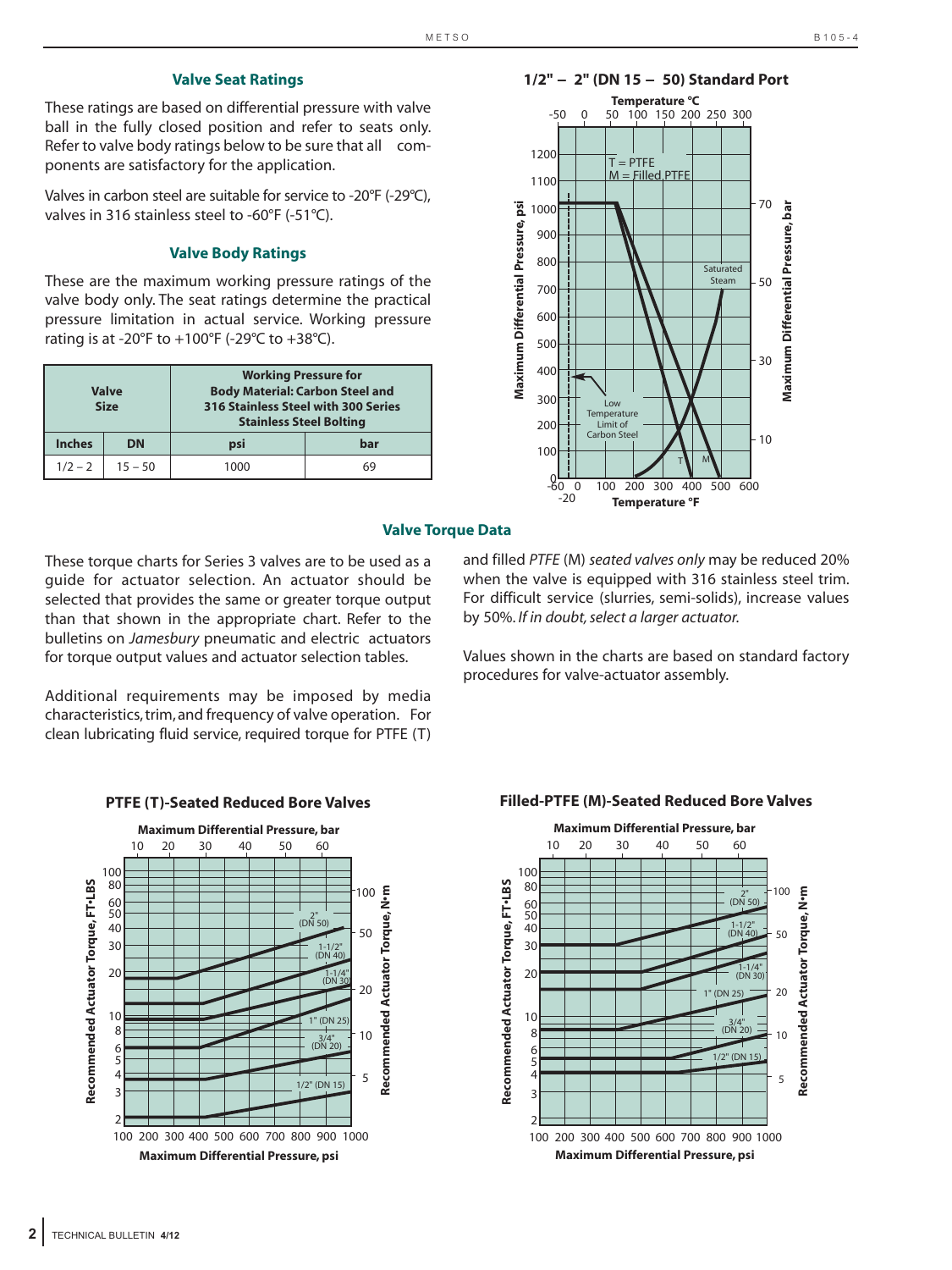

| <b>Valve Size</b> |              |      |      |      | <b>Dimensions - inches</b> |      |             |              |      | Approx.          |
|-------------------|--------------|------|------|------|----------------------------|------|-------------|--------------|------|------------------|
| <i>inches</i>     | A            | B    | E    | G    | н                          | J    | $\mathbf R$ | $\mathsf{s}$ | W    | Weight lb.       |
| 1/2               | 2.38         | 1.19 | 0.50 | 1.53 | 4.00                       | 2.20 | 0.31        | 0.18         | 0.75 | 1.0              |
| 3/4               | 2.89         | 1.45 | 0.69 | 1.70 | 4.00                       | 2.38 | 0.31        | 0.18         | 0.75 | 1.7              |
|                   | 3.48         | 1.74 | 0.87 | 2.44 | 5.50                       | 3.00 | 0.50        | 0.31         | 0.88 | 3.0              |
| $1 - 1/4$         | 3.69         | 1.84 | 1.00 | 2.57 | 5.50                       | 3.13 | 0.50        | 0.31         | 0.88 | 3.7              |
| $1 - 1/2$         | 4.04         | 2.02 | 1.25 | 2.94 | 7.00                       | 3.84 | 0.63        | 0.37         | 0.98 | 5.0              |
| $\overline{2}$    | 4.64         | 2.32 | 1.50 | 3.13 | 7.00                       | 4.02 | 0.63        | 0.37         | 0.98 | 7.4              |
|                   |              |      |      |      |                            |      |             |              |      |                  |
| <b>Valve Size</b> |              |      |      |      | Dimensions - mm            |      |             |              |      | Approx.          |
| <b>DN</b>         | $\mathbf{A}$ | B    | E    | G    | н                          | J    | $\mathbf R$ | S            | W    | <b>Weight kg</b> |
| 15                | 60           | 30   | 13   | 39   | 102                        | 56   | 8           | 4.6          | 19   | 0.45             |
| 20                | 73           | 37   | 17   | 43   | 102                        | 61   | 8           | 5            | 19   | 0.77             |
| 25                | 88           | 44   | 22   | 62   | 140                        | 76   | 13          | 7.87         | 22   | 1.36             |
| 30                | 94           | 47   | 25   | 65   | 140                        | 80   | 13          | 8            | 22   | 1.68             |
| 40                | 103          | 51   | 32   | 75   | 178                        | 98   | 16          | 9            | 25   | 2.27             |

# **BILL OF MATERIALS AND PARTS LIST**

| Part           | <b>Quantity</b> | <b>Part Name</b>        | <b>Body Material</b>         |                                  |
|----------------|-----------------|-------------------------|------------------------------|----------------------------------|
| <b>Number</b>  |                 |                         | <b>Carbon Steel</b>          | <b>316 Stainless Steel</b>       |
|                |                 | Body                    | ASTM A216-WCB - Carbon steel | ASTM A351-CF8M - Stainless steel |
| $\overline{2}$ |                 | <b>Body Cap</b>         | ASTM A216-WCB - Carbon steel | ASTM A351-CF3M - Stainless steel |
|                |                 | Ball                    | 316 Stainless steel          |                                  |
| 4              |                 | <b>Stem</b>             | 316 Stainless steel          |                                  |
| 5              |                 | Seat                    | PTFE/Filled PTFE             |                                  |
| 6              | $\mathcal{P}$   | <b>Body Seal</b>        | <b>PTFE</b>                  |                                  |
|                |                 | <b>Stem Seal</b>        | <b>PTFE</b>                  |                                  |
| 8              |                 | <b>Stem Bearing</b>     | <b>PTFE</b>                  |                                  |
| 9              |                 | Shakeproof Washer       | Carbon steel                 | 304 Stainless steel              |
| 15             |                 | Handle                  | Carbon steel                 | 304 Stainless steel              |
| 16             | $\mathcal{P}$   | Stem Nut                | 304 Stainless steel          |                                  |
| 18             |                 | <b>Compression Ring</b> | 304 Stainless steel          |                                  |
| 19             | 4               | Hex Nut                 | 300 Stainless steel          |                                  |
| 20             | 4               | <b>Body Bolt</b>        | 300 Stainless steel          |                                  |
| 21             | 4               | Lockwasher              | 300 Stainless steel          |                                  |